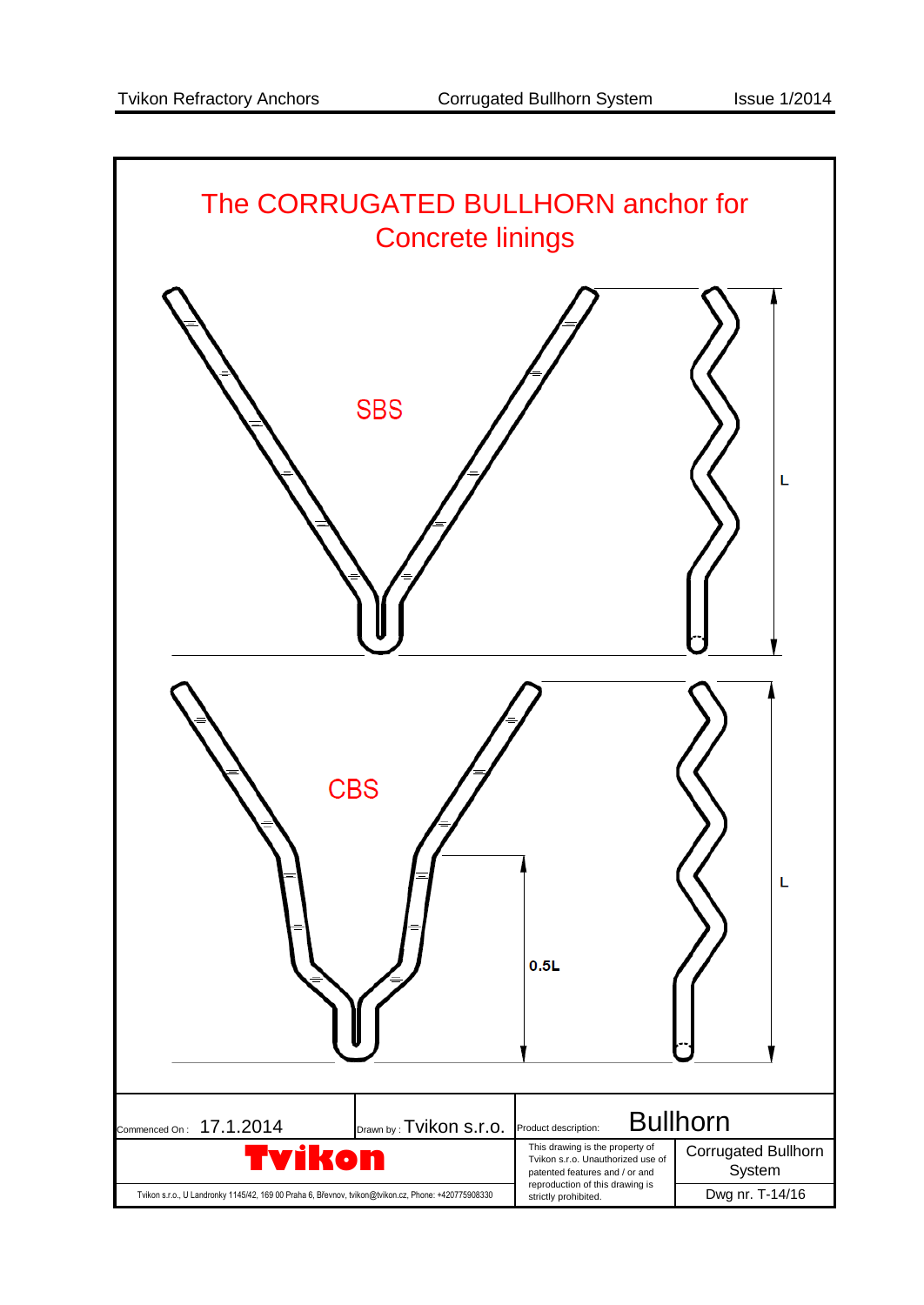## The CORRUGATED BULLHORN anchor for Concrete linings

Special care should be taken when selecting anchoring for thicker plant components that are frequently lined with refractory concrete. For such applications, Tvikon offers the Series CB anchoring system. The characteristic of this type of anchor is that it is strongly corrugated to transfer the large retention forces to the refractory concrete. The CB anchor has two differently spread angles, a smaller 15° angle in the lower area of the anchor and a larger angle of 60° in the upper area, so that the anchor ends are not spread too far apart from each other as a result of thick layers of lining. This design ensures that the retention forces in the refractory concrete are kept close to the anchoring point.

The anchors in the CB series with 6 mm and 8 mm diameters are also available for mounting using stud welding. The designation used then is CBS. The base then has a corresponding design, and the anchor is supplied aluminised and with ceramic ring as standard.

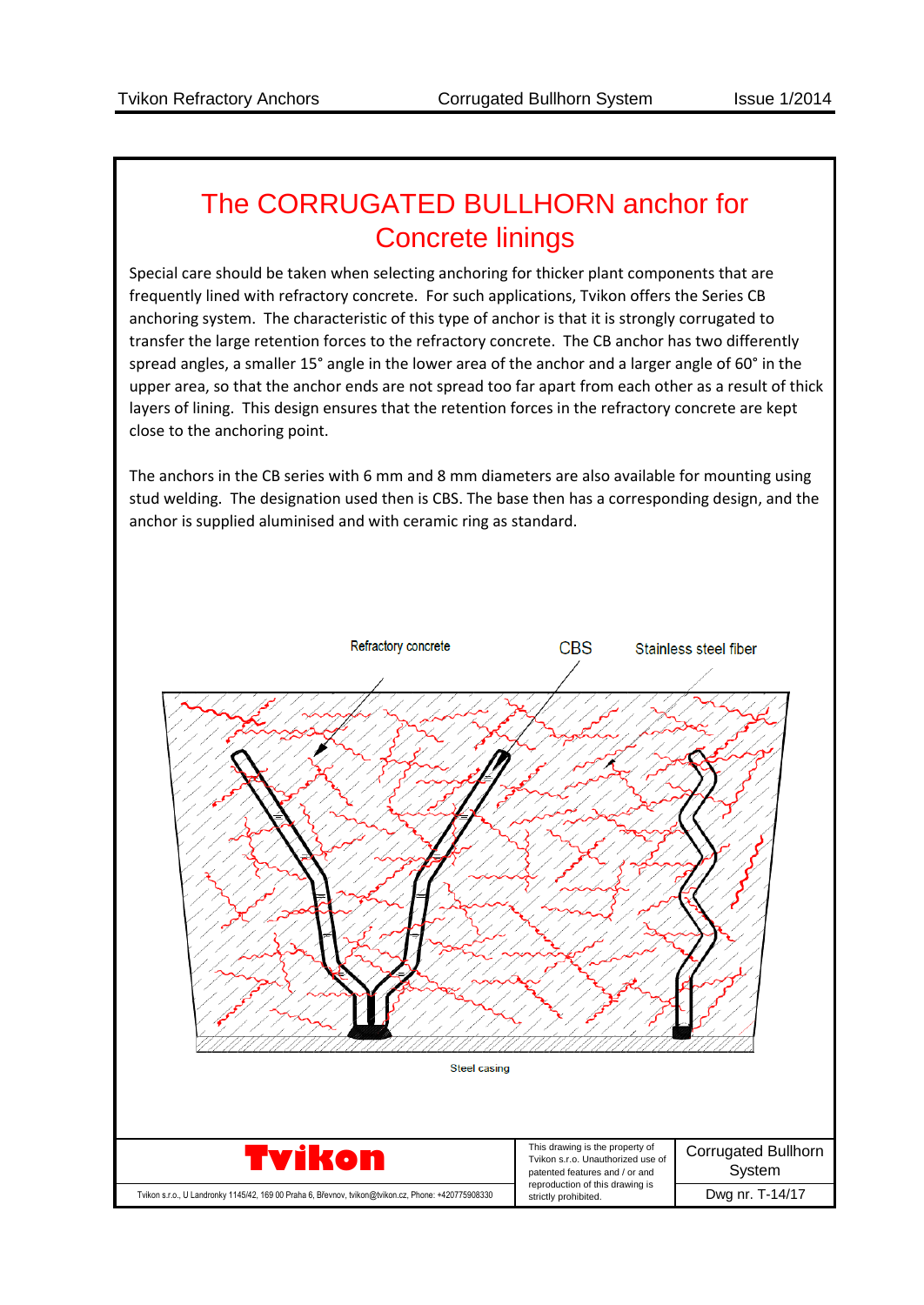